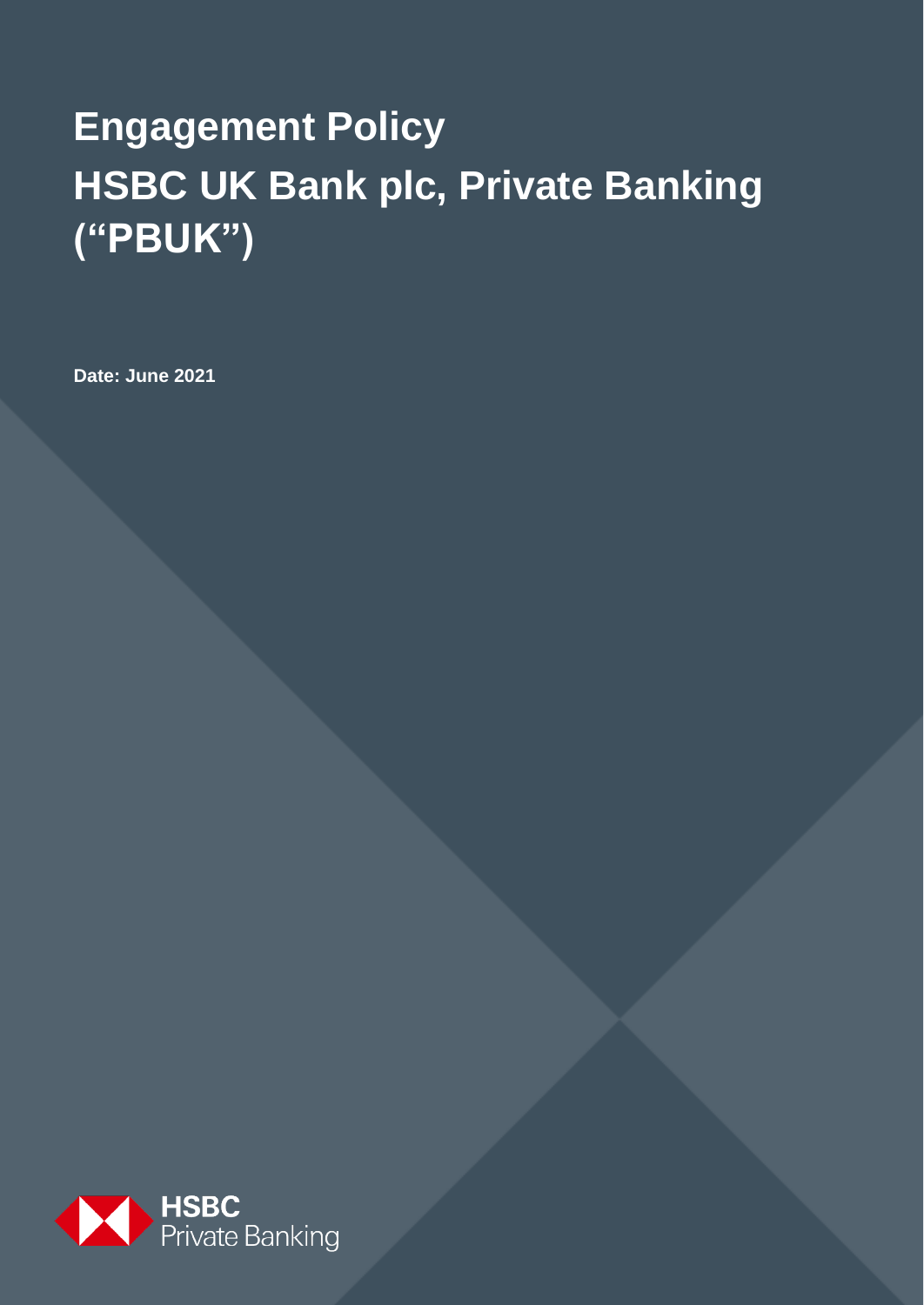### **HSBC UK Bank plc, Private Banking ("PBUK")**

## Discretionary Investment Management Service Engagement Policy

#### **Introduction**

This policy describes our approach to shareholder engagement where in exercising our authority to manage client portfolios under a Discretionary Investment Management Service we, PBUK, invest directly in shares of companies admitted to trading on a UK regulated market (or on a comparable market outside the UK including in the EEA).

As at the date of this engagement policy, we have delegated the investment management of discretionary portfolios to HSBC Global Asset Management ("AMG") (a division of the HSBC Group operating through a number of HSBC Group companies, including HSBC Global Asset Management (UK) Limited). As a result, the engagement activity described in this policy is undertaken by AMG.

Where fund holdings form part of a discretionary portfolio, the degree of engagement with investee companies and the policy on voting will be a function of the type of fund, the fund manager and their engagement policy.

#### **Engagement and the management of your investments**

AMG recognises the responsibility for stewardship oversight and engagement with those companies and issuers whose securities are purchased on behalf of clients as being integral to the investment process. AMG therefore carefully monitors and engages with companies held in discretionary portfolios both before and during the period of investment in these companies.

For example, AMG believes that environmental, social and governance (ESG) factors can impact the sustainability of companies' financial returns. AMG therefore integrates ESG into the investment selection process by considering these factors in conjunction with others impacting investment returns.

Engagement with investee companies and other issuers is therefore an important element in both AMG's ESG integration and stewardship oversight. AMG engages with investee companies and other issuers to understand them better, to monitor clients' discretionary investments, and to encourage companies to be proactive and transparent in the management of ESG issues and other relevant factors

#### **Monitoring and engaging with investee companies and issuers**

AMG meets the management of companies regularly as part of the investment process. These meetings are a key element in the stewardship oversight of companies' securities held and managed in your discretionary portfolio. AMG challenges management on their delivery of corporate strategy, financial and non-financial performance or risk, allocation of capital and management of environmental, social and governance issues.

AMG also engages with companies and issuers to understand the corporate governance arrangements they have in place and their effectiveness. AMG encourages companies and other issuers to establish and maintain high levels of transparency, particularly in their management of ESG issues and risks. AMG therefore seeks to raise ESG or other concerns with companies and other issuers where it believes that to be in the interest of investors, identifying company specific or systemic risks.